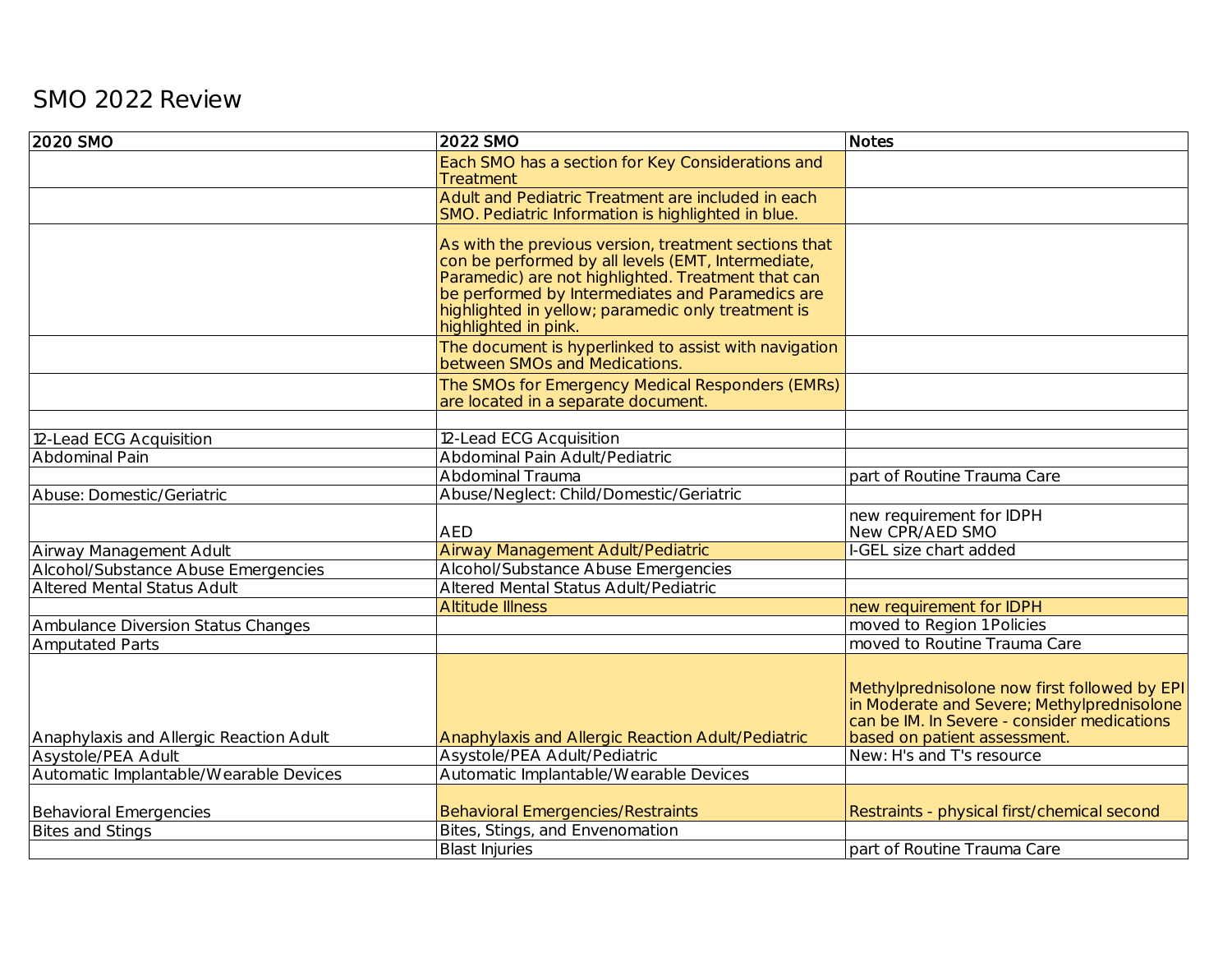| <b>Body Substance Exposure</b>                         | <b>Body Substance Exposure</b>                                            |                                                                                                                       |
|--------------------------------------------------------|---------------------------------------------------------------------------|-----------------------------------------------------------------------------------------------------------------------|
| Body Substance Isolation (Universal Precautions)       | Body Substance Isolation (Universal Precautions)                          | Added: High Risk Treatment                                                                                            |
| Bradycardia - Adult Symptomatic                        | Bradycardia Adult/Pediatric                                               |                                                                                                                       |
| Bronchospasm                                           | Bronchospasm (Asthma/COPD) Adult/Pediatric                                | Order of meds/treatment may vary based on<br>patient condition. Asthma and COPD added<br>as new requirement for IDPH. |
| Burns - Adult                                          | <b>Burns Adult/Pediatric</b>                                              |                                                                                                                       |
| Capnography                                            | Capnography                                                               |                                                                                                                       |
| Carbon Monoxide Exposure/Poisoning                     | Carbon Monoxide Exposure/Poisoning                                        |                                                                                                                       |
|                                                        | Cardiac Arrest (AED/CPR)                                                  | new requirement for IDPH                                                                                              |
|                                                        | <b>Resuscitation Checklist Adult</b>                                      | new                                                                                                                   |
|                                                        | <b>Resuscitation Checklist Pediatric</b>                                  | new                                                                                                                   |
|                                                        | Cardiac Arrest Post Resuscitation (ROSC)                                  | new requirement for IDPH                                                                                              |
| Cardiogenic Shock                                      | Cardiogenic Shock/Heart Failure/Pulmonary Edema                           | new requirement for IDPH (Heart Failure)                                                                              |
| Cardioversion                                          | Cardioversion                                                             |                                                                                                                       |
| Central Line/Port-A-Cath Access                        | Central Line/Port-A-Cath Access                                           |                                                                                                                       |
| Chest Pain of Suspected Cardiac Origin                 | Chest Pain of Suspected Cardiac Origin/STEMI                              | new requirement for IDPH (STEMI)<br>NEW - metoprolol removed from formulary                                           |
| <b>Child Abuse/Neglect</b>                             | Abuse/Neglect: Child/Domestic/Geriatric<br>Chest Trauma                   |                                                                                                                       |
|                                                        |                                                                           | part of Routine Trauma Care                                                                                           |
| Childbirth                                             | Childbirth - Norma/Abnormal Deliveries, Pre and Post<br>Partum Hemorrhage | Added: Cardiac arrest in pregnancy                                                                                    |
| <b>Closest Hospital Transport</b>                      |                                                                           | moved to Region 1 Policies                                                                                            |
| Concealed Carry of a Firearm                           |                                                                           | moved to Region 1 Policies                                                                                            |
|                                                        | Chronic Obstructive Pulmonary Disease (COPD)                              | combined with Bronchospasm                                                                                            |
|                                                        | <b>Conducted Electrical Weapon (TASER)</b>                                | new requirement for IDPH                                                                                              |
|                                                        | <b>Coroner Notification</b>                                               | part of In-Field Termination                                                                                          |
| CPAP                                                   | CPAP                                                                      |                                                                                                                       |
|                                                        | <b>CPR</b>                                                                | <b>New CPR/AED SMO</b>                                                                                                |
|                                                        | Resuscitation Checklist Adult/Pediatric                                   | <b>New</b>                                                                                                            |
| Crush Syndrome/Suspension Trauma                       | Crush Syndrome/Suspension Trauma                                          |                                                                                                                       |
| Delayed Sequence Airway Management/Intubation<br>(DSI) | Delayed Sequence Airway Management/Intubation<br>(DSI)                    | Ketamine for DSI agencies only. Added: Step<br>7 - Post Intubation                                                    |
| <b>Diabetic Emergencies</b>                            | Diabetic Emergencies Adult/Pediatric                                      | D50 removed as D10 is now the standard<br>concentration.                                                              |
| <b>DNR/POLST/Advanced Directives</b>                   |                                                                           | moved to Region 1 Policies                                                                                            |
| Drowning/Near Drowning                                 | Drowning/Near Drowning Adult/Pediatric                                    | Treatment for SCUBA Injury (new<br>requirement for IDPH).                                                             |
| Emergency Rehabilitation Incident                      |                                                                           | moved to Region 1 Policies                                                                                            |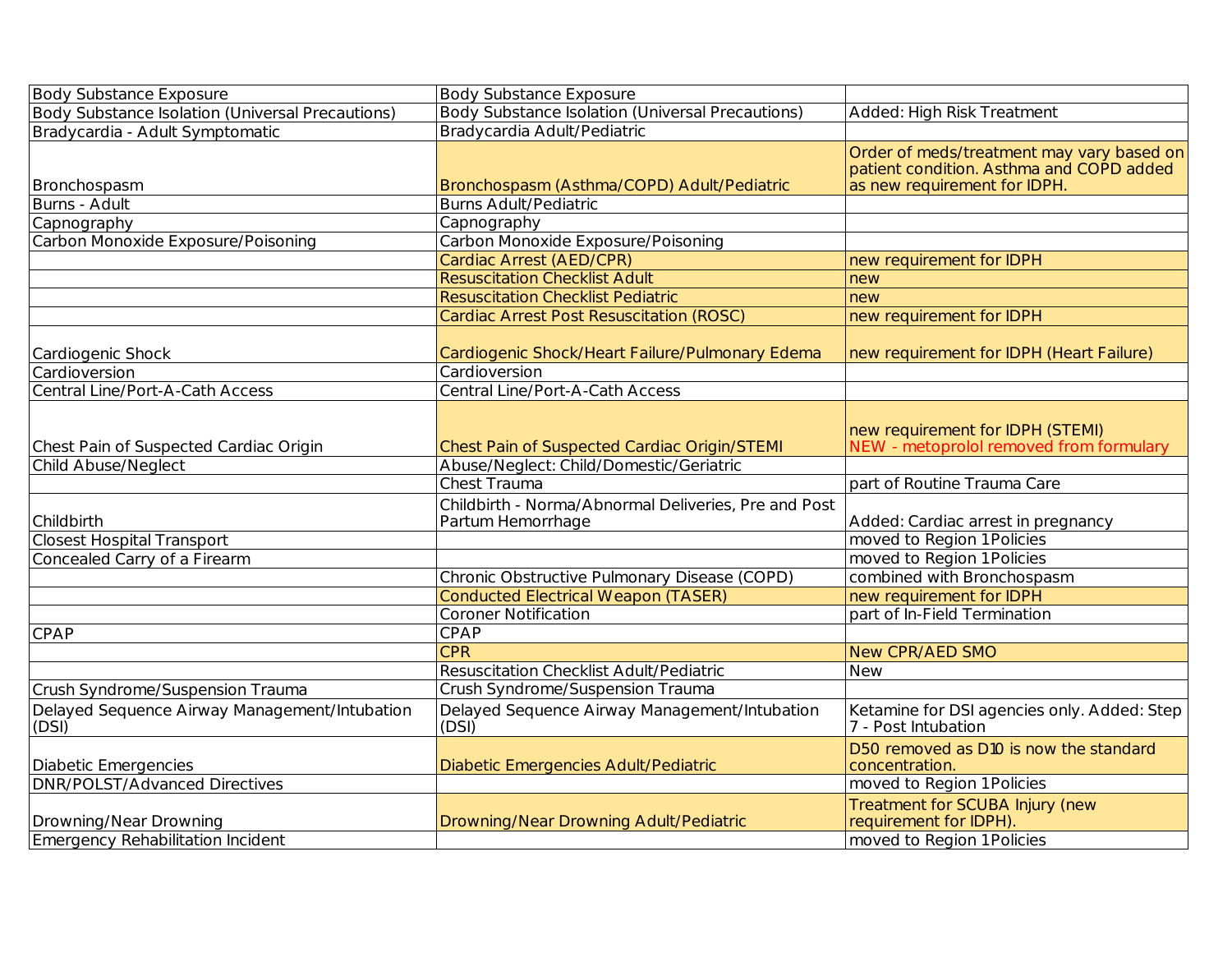| Endotracheal Intubation                      |                                                 | removed SMO                                  |
|----------------------------------------------|-------------------------------------------------|----------------------------------------------|
|                                              |                                                 | Added Capnography. See adult weight-         |
| <b>Excited Delirium</b>                      | <b>Excited Delirium</b>                         | based dosing for Ketamine.                   |
|                                              | Facial/Dental Trauma                            | part of Routine Trauma Care                  |
| Gynecological: Hemorrhage                    | Gynecological: Hemorrhage                       |                                              |
|                                              |                                                 | part of Routine Trauma Care - Pediatric Head |
|                                              | Head Trauma / Pediatric Head Trauma             | Trauma is new requirement for IDPH           |
|                                              | <b>Heart Failure</b>                            | part of Cardiogenic Shock                    |
| <b>Hypertensive Crisis</b>                   |                                                 | removed SMO                                  |
|                                              |                                                 |                                              |
|                                              |                                                 | <b>Combined Heat Cramps and Heat</b>         |
| Hyperthermia                                 | Hyperthermia Adult/Pediatric                    | Exhaustion. Added: Midazolam for shivering.  |
|                                              |                                                 | Contact Medical Control for "triple zero"    |
| Hypothermia                                  | Hypothermia Adult/Pediatric                     | pronouncements.                              |
| Inbound Radio Report and Alert Notifications |                                                 | moved to Region 1 Policies                   |
| In-Field Termination                         | In-Field Termination/Notification of Coroner    |                                              |
| Intercept Criteria                           | Intercept Criteria                              |                                              |
| Interhospital/Interfacility Transport        |                                                 | moved to Region 1 Policies                   |
| Intranasal Medications/MAD Device            | Intranasal Medications/MAD Device               |                                              |
| Intraosseous Access                          | Intraosseous Access                             |                                              |
|                                              | Sedation for Airway Management/Delayed Sequence |                                              |
| Intubation - Adult                           | Airway Management/Intubation                    |                                              |
|                                              | Tachycardia - Narrow Complex/Wide Complex -     |                                              |
| Narrow Complex Tachycardia                   | Stable/Unstable                                 |                                              |
| Needle Cricothyrotomy                        | Needle Cricothyrotomy                           |                                              |
|                                              |                                                 | Added information regarding failed           |
| Needle Decompression of the Chest            | Needle Decompression of the Chest               | attempts/dislodged needles to procedure.     |
|                                              | <b>Neonatal Resuscitation</b>                   | formerly Pediatric Neonatal Resuscitation    |
| Notification of the Coroner                  | In-Field Termination/Notification of Coroner    |                                              |
|                                              |                                                 |                                              |
|                                              |                                                 | part of Routine Trauma Care<br>NEW-          |
| Ophthalmic Trauma                            | <b>Ophthalmic Trauma</b>                        | Tetracaine removed from Formulary            |
|                                              |                                                 |                                              |
| Pain Assessment and Management               | Pain Assessment and Management Adult/Pediatric  | Added: FLACC Scale for pediatric pain        |
|                                              | <b>Pediatric ALTE/BRUE Event</b>                | new requirement for IDPH                     |
| Pediatric SMOs                               | Majority of Pediatric SMOs combined with adult  |                                              |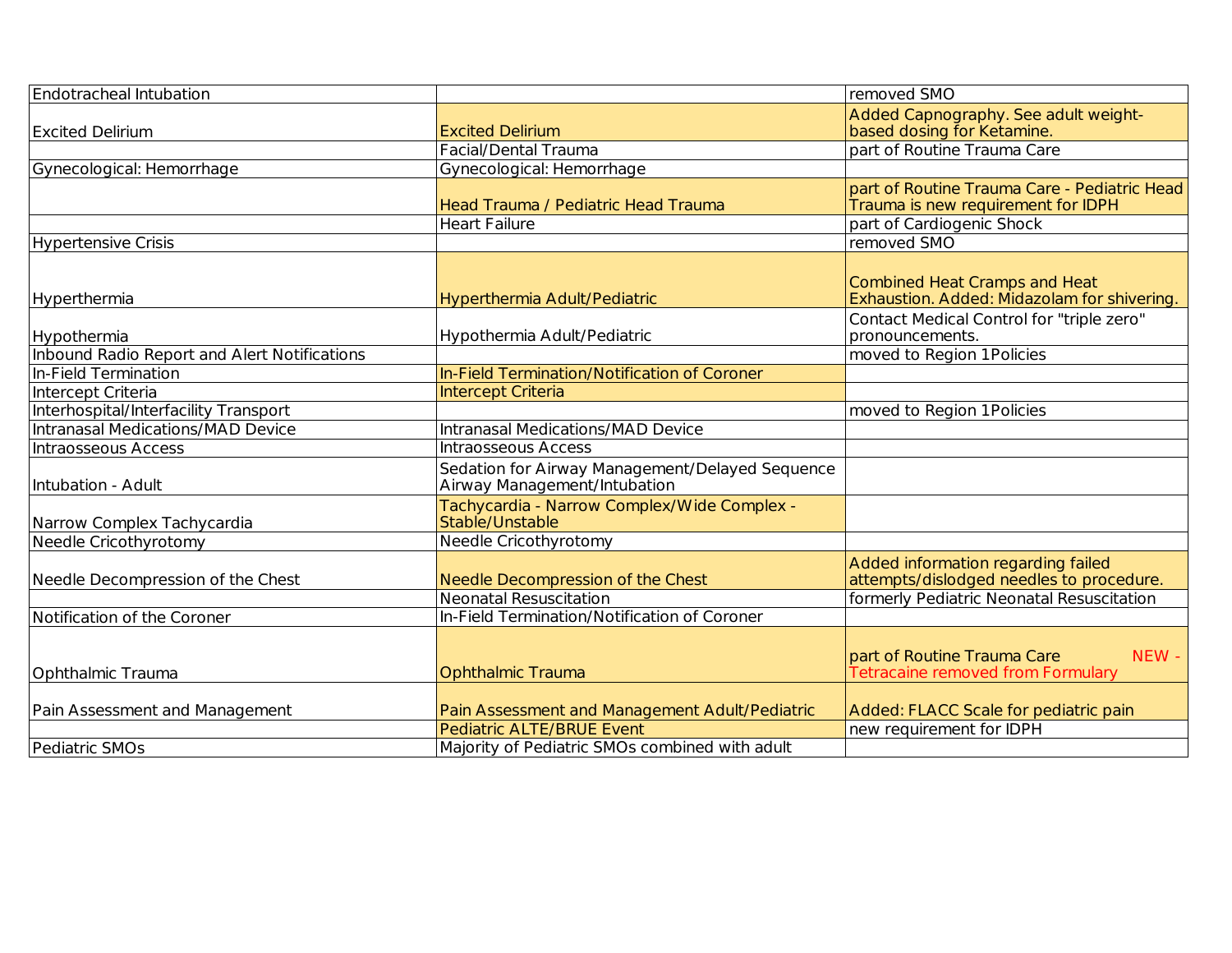|                                                    |                                                    | Organized according to: Airway Obstruction,<br>Lower Airway (Bronchospasm), Adequate or |
|----------------------------------------------------|----------------------------------------------------|-----------------------------------------------------------------------------------------|
|                                                    |                                                    | Inadequate Respiratory Effort, Inadequate                                               |
|                                                    | Pediatric Respiratory Distress/Failure/Obstruction | Chest Rise or Respiratory Effort. New<br>requirement for IDPH (Failure/ Obstruction).   |
| Pediatric Respiratory Distress/Arrest              | /Arrest                                            |                                                                                         |
| Physician/RN On Scene                              |                                                    | moved to Region 1 Policies                                                              |
| Pre-Eclampsia/Eclampsia                            | Pre-Eclampsia/Eclampsia                            | Added link to Seizure/Status Epilepticus                                                |
| Pregnancy Trauma                                   |                                                    | removed SMO                                                                             |
|                                                    |                                                    |                                                                                         |
| Pulmonary Edema                                    | Cardiogenic Shock/Heart Failure/Pulmonary Edema    |                                                                                         |
| Rape/Sexual Assault                                | Rape/Sexual Assault                                |                                                                                         |
| Refusal of Medical Care or Transport               | Refusal of Medical Care or Transport               | Changed "competent" to decision-making<br>capacity.                                     |
| Restraints                                         | Behavioral Emergencies/Restraints                  |                                                                                         |
| Routine Medical Care                               | <b>Routine Medical Care</b>                        |                                                                                         |
| Routine Pediatric Care                             | <b>Routine Pediatric Care</b>                      | Ondansetron added                                                                       |
|                                                    |                                                    |                                                                                         |
|                                                    |                                                    | Added section for specific trauma care (ex.,<br>amputated parts, chest trauma, etc).    |
|                                                    |                                                    | Ondansetron added. Added Pediatric                                                      |
| Routine Trauma Care                                | Routine Trauma Care                                | Trauma section.                                                                         |
|                                                    |                                                    | new requirement for IDPH - part of                                                      |
|                                                    | <b>SCUBA Injury</b>                                | Drowning/Near Drowning                                                                  |
| School Bus Accident Response/Alternative Transport |                                                    |                                                                                         |
| Vehicle                                            |                                                    | moved to Region 1 Policies                                                              |
| Seizure/Status Epilepticus                         | Seizure/Statue Epilepticus Adult/Pediatric         |                                                                                         |
| Sepsis                                             | Sepsis Adult and Pediatric                         |                                                                                         |
| Shock/Hemorrhagic - Fluid Resuscitation with TXA   | Shock/Traumatic Hemorrhage/Wound Packing           | New: TXA dosing is now 2 GM                                                             |
| <b>Special Needs Patients</b>                      | <b>Special Needs Patients</b>                      |                                                                                         |
| <b>Spinal Restrictions</b>                         | <b>Spinal Restrictions</b>                         |                                                                                         |
|                                                    |                                                    | New requirement for IDPH - Part of Chest                                                |
|                                                    | <b>STEMI</b>                                       | Pain of Suspected Cardiac Origin/STEMI                                                  |
| Stroke                                             | Stroke Adult/Pediatric                             |                                                                                         |
| Surgical Cricothyrotomy                            | Surgical Cricothyrotomy                            | Added pediatric information.                                                            |
| Syncope/Near Syncope                               | Syncope/Near Syncope Adult/Pediatric               |                                                                                         |
| <b>Adult Toxic Exposure</b>                        | <b>Toxic Exposure with Toxidrome Table</b>         | <b>Added Toxidrome Table</b>                                                            |
| <b>Transcutaneous Pacing</b>                       | <b>Transcutaneous Pacing</b>                       |                                                                                         |
| Transfer of Responsibility of Patient Care         |                                                    | moved to Region 1 Policies                                                              |
| <b>Transport Template</b>                          |                                                    | moved to Region 1 Policies                                                              |
| <b>Transport Template Hospital Resources</b>       |                                                    | moved to Region 1 Policies                                                              |
| <b>Traumatic Arrest</b>                            |                                                    | removed SMO                                                                             |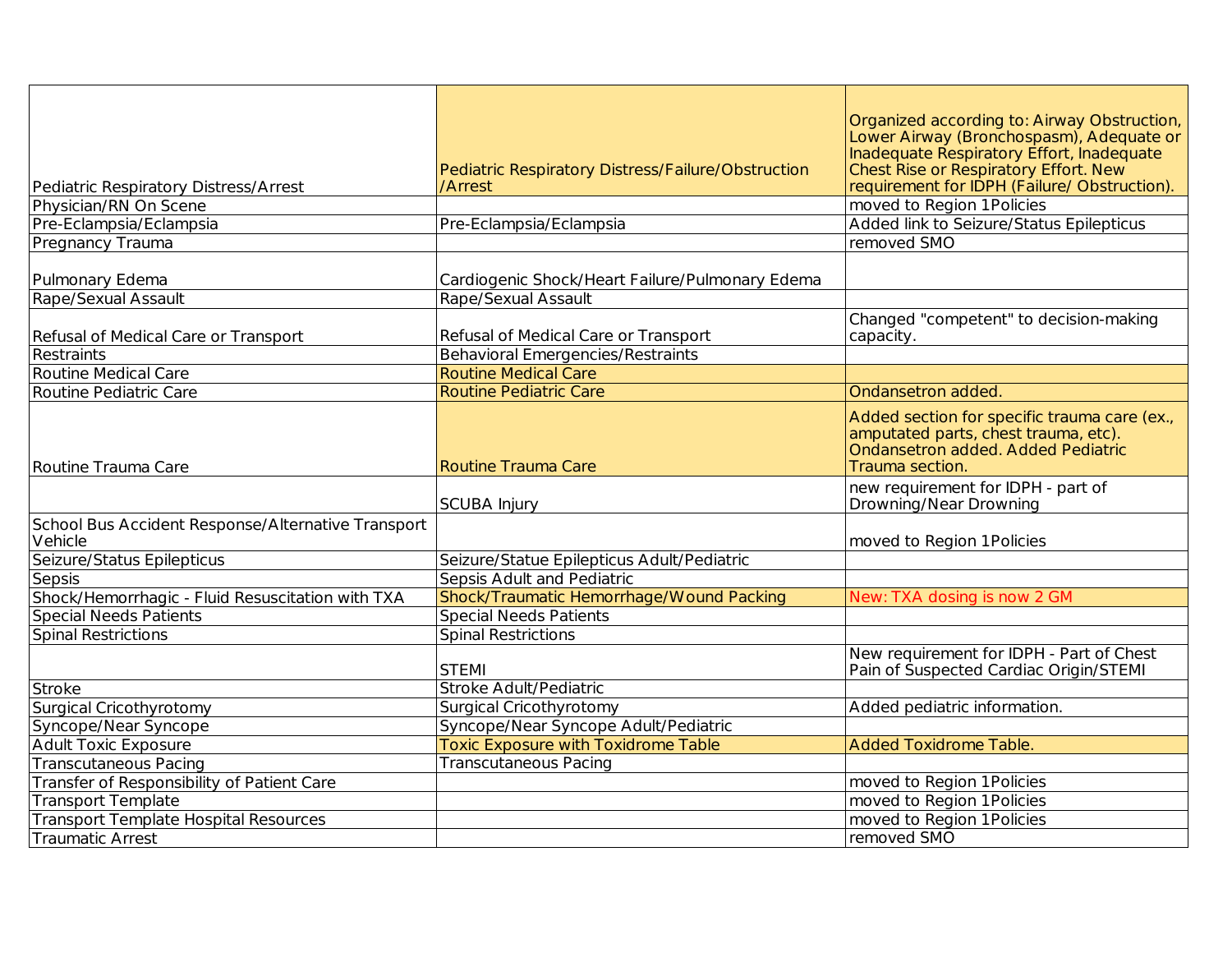| $IV$ -Fib/V-Tach         | <b>IV-Fib/V-Tach Adult/Pediatric</b>                           | Region 1 EMS Medical Directors recommend<br>starting and continuing at maximum energy,<br>lif possible. |
|--------------------------|----------------------------------------------------------------|---------------------------------------------------------------------------------------------------------|
| Wide Complex Tachycardia | Tachycardia - Narrow Complex/Wide Complex -<br>Stable/Unstable | Added pediatric information. Added monitor<br>specific information.                                     |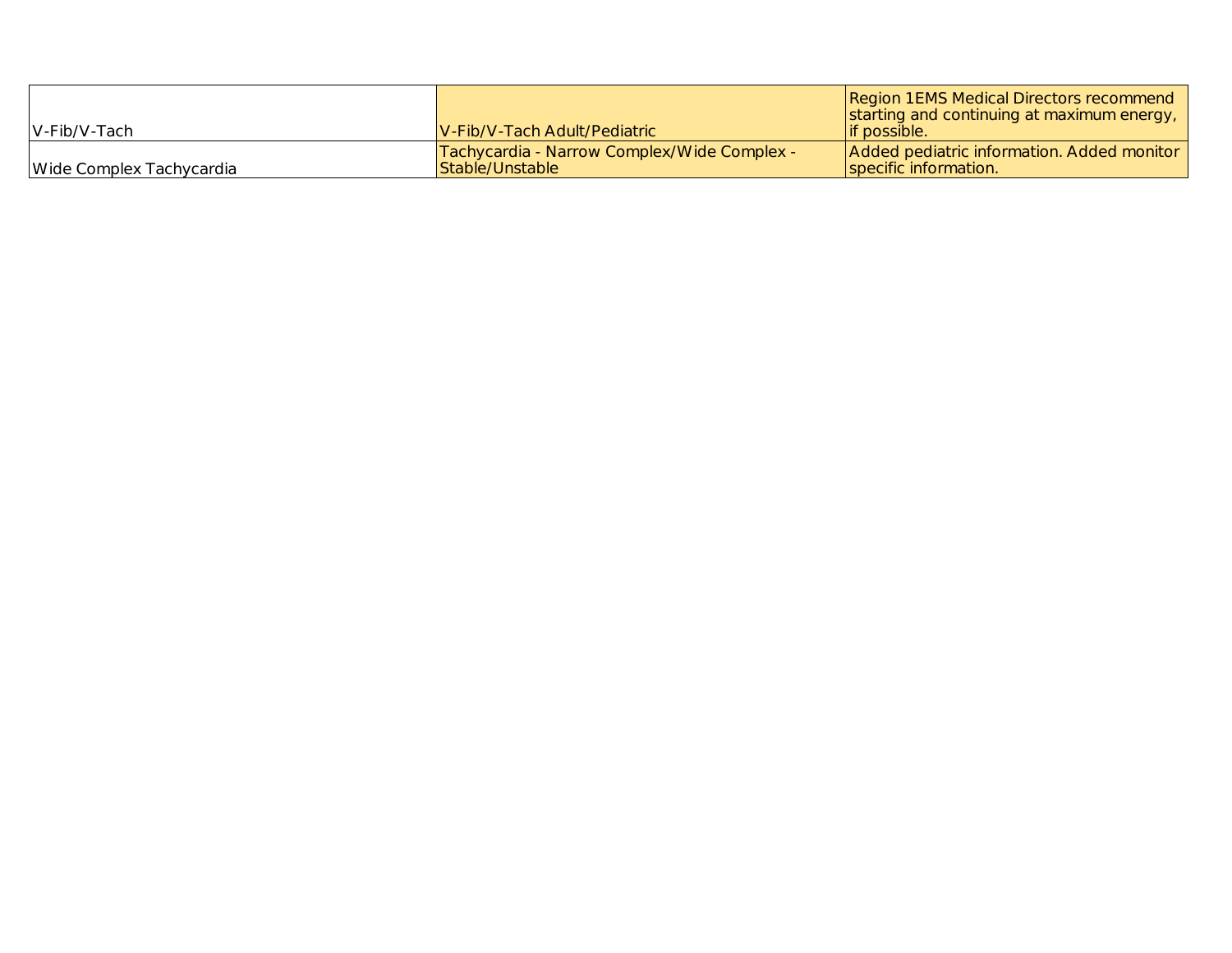## SMO 2022 Review

| 2020 Medication                      | 2022 SMO                         | Changes                                                                                                                                                                                                                                                                                                                                                          |
|--------------------------------------|----------------------------------|------------------------------------------------------------------------------------------------------------------------------------------------------------------------------------------------------------------------------------------------------------------------------------------------------------------------------------------------------------------|
| <b>General Information</b>           |                                  | Pediatric dosing added to ALS/ILS Pharmacology pages                                                                                                                                                                                                                                                                                                             |
|                                      |                                  | Alternative dosing sheets includes weights from 3 KG to 150 KG                                                                                                                                                                                                                                                                                                   |
|                                      |                                  |                                                                                                                                                                                                                                                                                                                                                                  |
| Adenosine (Adenocard)                |                                  |                                                                                                                                                                                                                                                                                                                                                                  |
| Albuterol Sulfate                    |                                  |                                                                                                                                                                                                                                                                                                                                                                  |
| Albuterol Sulfate/Ipratropium        |                                  |                                                                                                                                                                                                                                                                                                                                                                  |
| Aspirin                              |                                  |                                                                                                                                                                                                                                                                                                                                                                  |
| <b>Atropine Sulfate</b>              |                                  | Dosing changed to 1 mg from 0.5 mg per AHA guidelines                                                                                                                                                                                                                                                                                                            |
| Calcium Gluconate                    |                                  |                                                                                                                                                                                                                                                                                                                                                                  |
| Dextrose 10% and 50%                 | * 25%/50% are<br>now alternative |                                                                                                                                                                                                                                                                                                                                                                  |
| <b>Dextrose Dosing Chart</b>         |                                  | Dosing chart includes information on dosing for 25% and 50% as alternative                                                                                                                                                                                                                                                                                       |
| Diazepam (Valium)                    | alternative                      |                                                                                                                                                                                                                                                                                                                                                                  |
| Diphenhydramine (Benadryl)           |                                  |                                                                                                                                                                                                                                                                                                                                                                  |
|                                      |                                  | Added "Contact Medical Control for pediatric Dopamine dosing" to all SMOs where Dopamine is                                                                                                                                                                                                                                                                      |
| Dopamine (Intropin)                  |                                  | a treatment                                                                                                                                                                                                                                                                                                                                                      |
| Dopamine Dosing Chart                |                                  |                                                                                                                                                                                                                                                                                                                                                                  |
| Epinephrine 1 mg:10 ml and 1 mg:1 ml |                                  | Throughout SMOs - Epinephrine 1 mg:1 ml clarified as concentration - not dosing                                                                                                                                                                                                                                                                                  |
| Epi Pen Adult and Junior             |                                  | Auto-Injector changed to Injector on all dosing/pharmacology information                                                                                                                                                                                                                                                                                         |
| Etomidate (Amidate)                  |                                  |                                                                                                                                                                                                                                                                                                                                                                  |
| Fentanyl Citrate                     |                                  |                                                                                                                                                                                                                                                                                                                                                                  |
| <b>Fluid Bolus</b>                   |                                  | Standardized: Adult 250 ml/reassess patient/repeat if indicated and Pediatrics 20 ml/kg<br>Exceptions: Advanced Burn Life Support fluide rates based on patient age                                                                                                                                                                                              |
| Furosemide (Lasix)                   |                                  |                                                                                                                                                                                                                                                                                                                                                                  |
| Glucagon                             |                                  |                                                                                                                                                                                                                                                                                                                                                                  |
| Ipratropium Bromide (Atrovent)       |                                  |                                                                                                                                                                                                                                                                                                                                                                  |
| Ketamine (Ketalar)                   |                                  | Ketamine pulled from all pediatric dosing. Dosing changes: Ketamine IM/IV for Pain Management<br>and Restraints (0.25 mg/kg - use 1 ml syringe - $\overline{M}$ = no dilution / IV = dilute with NS to 1 ml and push over 2 minutes). For Excited Delirium IM only (4 mg/kg - additional dose online only). DSI<br>dosing remains the same (IV only - 1.5 mg/kg) |
| Ketorolac (Toradol)                  |                                  | Clarification for pediatrics - not recommended for patients less than one year old                                                                                                                                                                                                                                                                               |
| Lidocaine 2% (Xylocaine)             |                                  |                                                                                                                                                                                                                                                                                                                                                                  |
| Lorazepam (Ativan)                   | alternative                      |                                                                                                                                                                                                                                                                                                                                                                  |
| Magnesium Sulfate                    |                                  |                                                                                                                                                                                                                                                                                                                                                                  |
| Magnesium Sulfate Dosing Chart       |                                  |                                                                                                                                                                                                                                                                                                                                                                  |
| Methylprednisolone (Solu-Medrol)     |                                  | May administer IM as well as IV                                                                                                                                                                                                                                                                                                                                  |
| Metoclopramide (Reglan)              | alternative                      |                                                                                                                                                                                                                                                                                                                                                                  |
| Metoprolol Tartrate (Lopressor)      | removed                          |                                                                                                                                                                                                                                                                                                                                                                  |